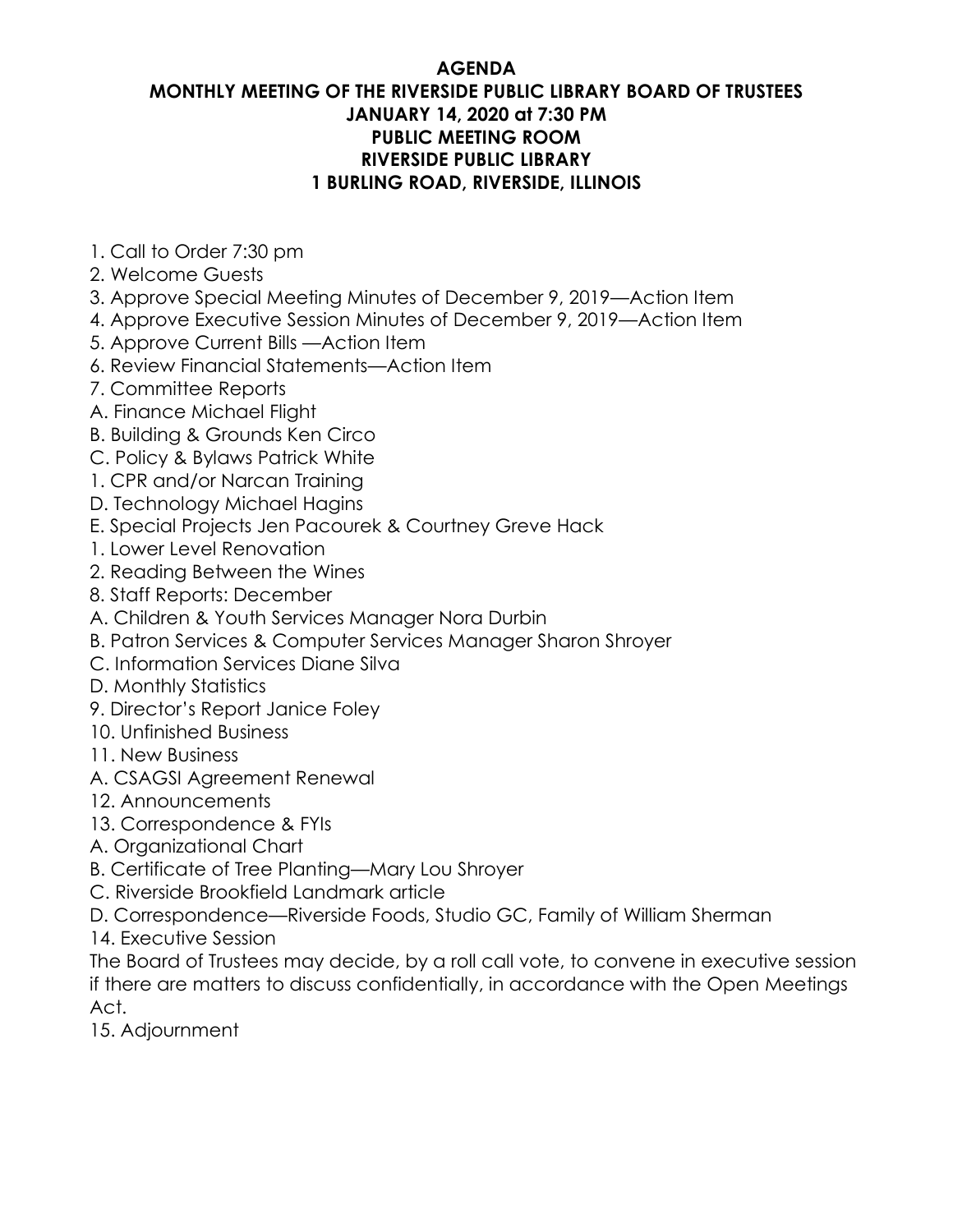## **Minutes of the Special Meeting of the Riverside Public Library Board of Trustees December 9, 2019**

**Held Tuesday**, December 9, 2019 in the Public Meeting Room of the Riverside Public Library, 1 Burling Road, Riverside, Illinois, called for 7:30 pm.

**In Attendance:** President, Joan Wiaduck; Vice President, Ken Circo; Treasurer, Michael Flight; Secretary, Courtney Greve Hack; Jen Pacourek; and Patrick White

**Also in Attendance:** Library Director, Janice A. Foley; Assistant Director, Diane Silva; Bookkeeper, Jane Wilhelm

**Absent:** Michael Hagins; Administrative Assistant, Christine Legan

Called to order at 7:34 pm by President Joan Wiaduck.

## **Review of Minutes**

Michael Flight moved, and Ken Circo seconded, that the Board approve the resolution minutes of the November 12, 2019 regular meeting. Ayes: Circo, Flight, Greve Hack, Pacourek, White Nays: None Abstained: None The motion passed.

Michael Flight moved, and Ken Circo seconded, that the Board approve the minutes of the November 12, 2019 regular meeting. Ayes: Circo, Flight, Greve Hack, Pacourek, White Nays: None Abstained: None The motion passed.

## **Review of Current Bills**

Michael Flight moved, and Ken Circo seconded, that the Board approve the payment of payroll checks for department numbers 001 through 004, and accounts payable check numbers 21539 through 21568, and 21570 through 21572, in the total amount of \$95,345.46 including voided check number 21569, which includes payroll through November 30, 2019. Roll Call Vote: Ayes: Circo, Flight, Greve Hack, Pacourek, White Nays: None Abstained: None The motion passed.

#### **Review of Financial Statements**

Michael Flight moved, and Ken Circo seconded, that the Board approve the financial statements for November 30, 2019, subject to audit. Roll Call Vote: Ayes: Circo, Flight, Greve Hack, Pacourek, White Nays: None Abstained: None The motion passed.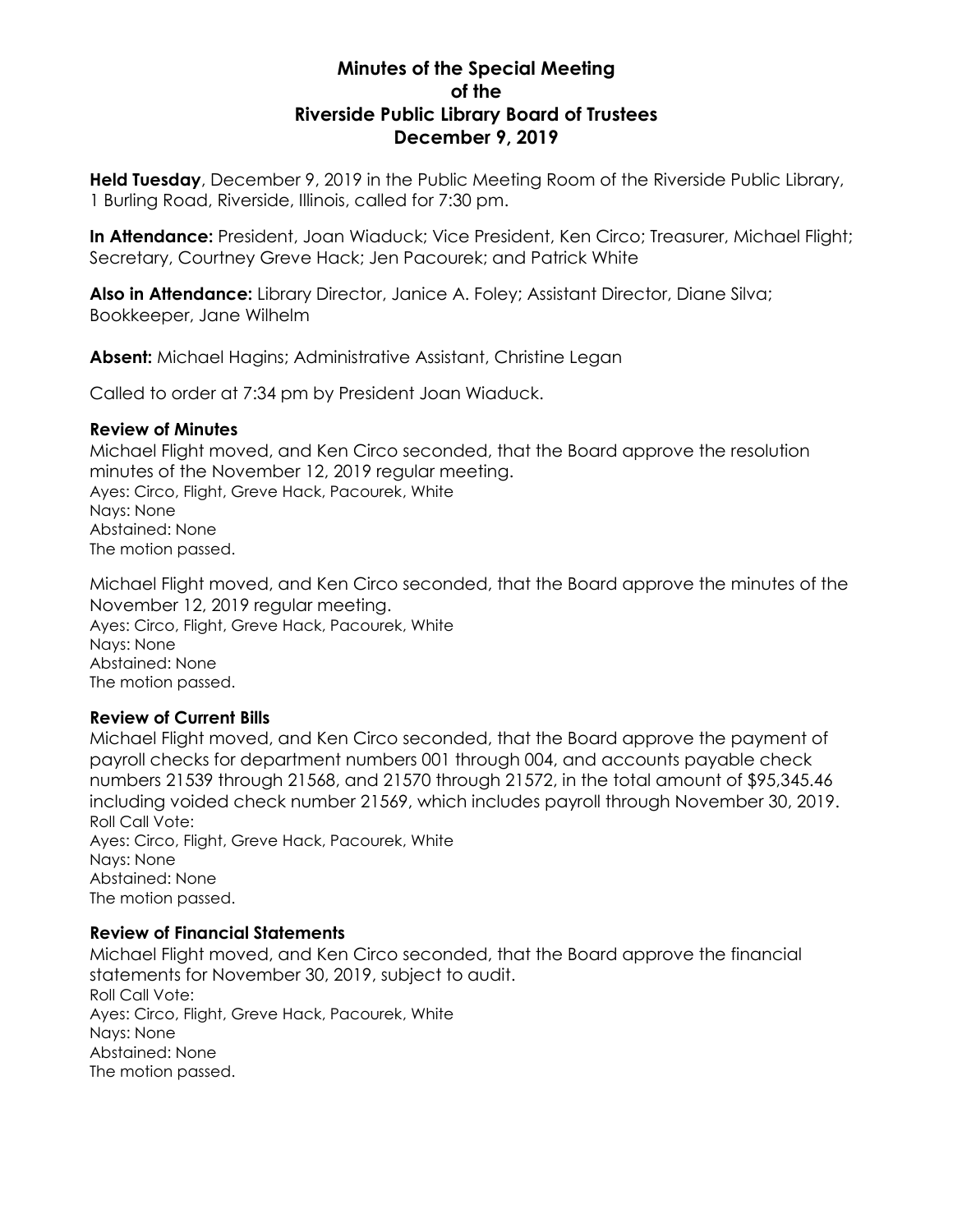#### **Committee Reports** *Financial*

The Library Director stated that the Village approved the Library's 2020 budget at their December 5, 2019 meeting.

Ken Circo will confirm with Studio GC that they have all the lien waivers for the lower level renovation. Jane Wilhelm will compile a spreadsheet itemizing the costs for the project.

## *Building & Grounds*

The Board reviewed the quote from Colley Elevator Co. and discussed the time frame for the suggested elevator modernization. The Library Director will get at least two more quotes before the Board decides on the proper course of action.

The Library Director stated that Holton Brothers did an excellent job on the limestone repairs.

The Library Director stated that the Library has two more payments to the Village in order to pay off the HVAC loan.

## *Policy & Bylaws*

Patrick White viewed the required safety webinar on November 16 for the per capita grant application.

The Board discussed training staff in CPR and/or Narcan nasal spray administration. The Library Director will investigate the cost and feasibility of training, and the Board will revisit the topic at a future meeting.

## *Special Projects*— *Referendum*

Jen Pacourek thanked Janice Foley, Nora Durbin and Diane Silva for attending the December 5, 2019 Village Board Meeting, at which the Village Board approved the referendum question to be placed on the ballot for the general primary election to be held on March 17, 2020.

Courtney Greve Hack gave kudos to Diane Silva for putting together materials for the public informational campaign including the half sheets, full poster and poster board that were used during the Holiday Stroll on December 6, 2019.

Patrick White handed out information at the Library during the Holiday Stroll and gave kudos to the Library Director for a beautiful job with the ornaments. The Library Director stated that over one hundred ornaments were decorated. Diane Silva stated that she was able to give tours of the new space downstairs.

Jen Pacourek suggested that Trustees write a personal note attached to a referendum flyer to pass out on the streets that they live on.

Courtney Greve Hack suggested a social media calendar to break down factual referendum information for the Library page.

Diane Silva gave an overview of the updates to the website that Henry is working on that will highlight important referendum information.

Jen Pacourek, Courtney Greve Hack, Janice Foley, Diane Silva and Nora Durbin had a phone conversation with John Chrastka from EveryLibrary on Thursday, December 5, 2019 to discuss the referendum progress so far. John is shifting gears from the informational campaign to focus on getting the referendum passed.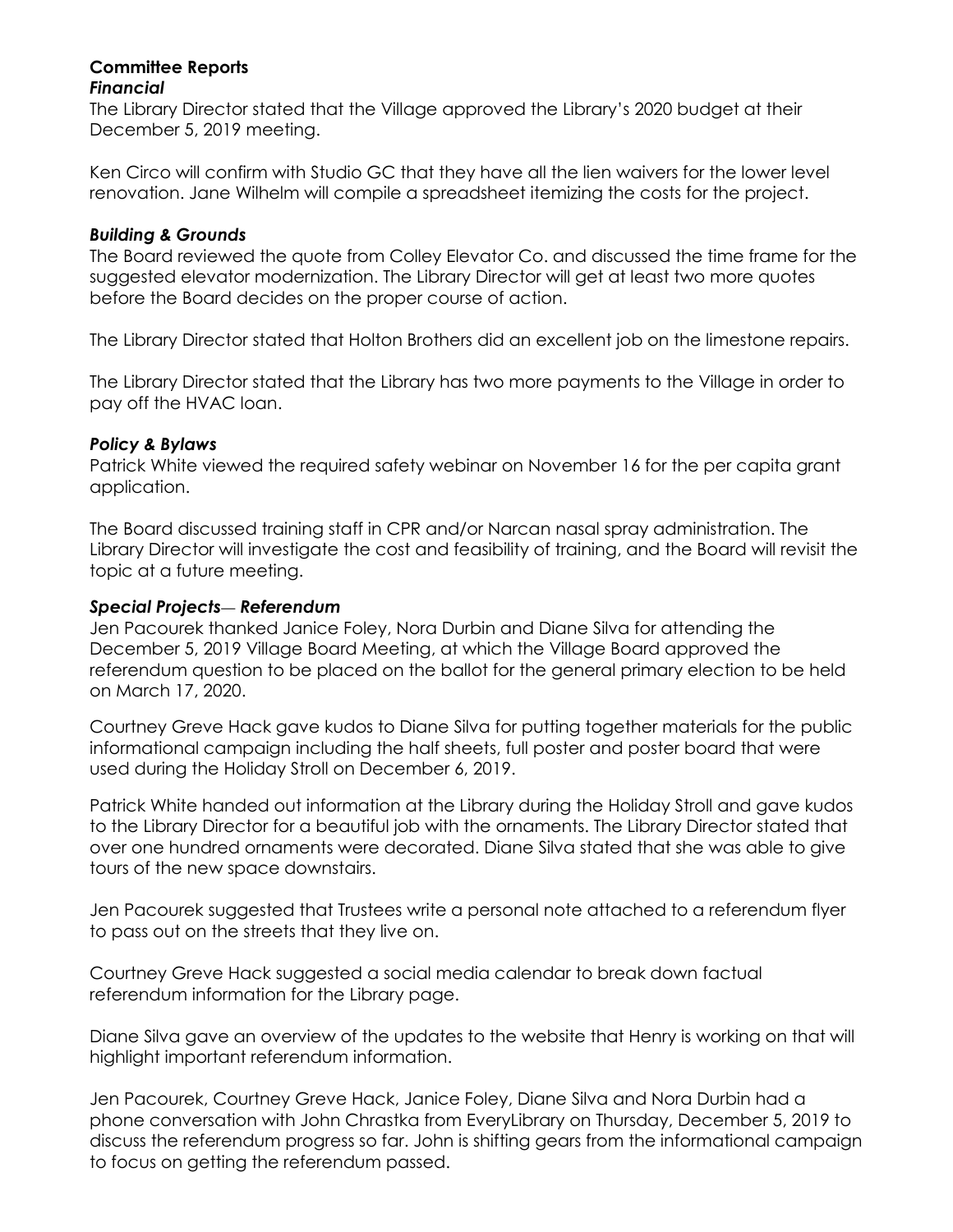Courtney Greve Hack stated that the Friends have given the Library \$800 to put towards three videos that will be produced by a contact of Courtney's, as the cost for the Village to produce them was prohibitive. A notice of consent to be filmed will be posted in the Library, online, and with D96 schools. The goal is to finish all three videos before February 1, 2020 in order to present them on monitors at the Reading Between the Wines event.

## *Special Projects*—*Reading Between the Wines*

The Library Director asked for a Board member to join her and Joan Wiaduck on the Reading Between the Wines committee. The Trustees volunteered Michael Hagins for the committee. Joan discussed some tweaking to be done after last year's event, but stated that generally there is not a lot of additional planning necessary aside from selling tickets.

The Library Director sent out requests for sponsorship to every Chamber of Commerce member.

#### **Staff Reports**

The Board reviewed the staff reports.

#### **Director's Report**

The Board reviewed the Director's report.

The Library Director stated that she will attend the next Friends meeting with a quote for the Reading Between the Wines glasses to see if they would like to donate those to the event again this year.

#### **Unfinished Business**

#### *Approve 2020 Per Capita Grant Application*

Michael Flight moved, and Jen Pacourek seconded, that the Board approve the 2020 Per Capita Grant Application, subject to revisions.

Ayes: Circo, Flight, Greve Hack, Pacourek, White Nays: None Abstained: None The motion passed.

#### **New Business**

## *Approve 2020 Board Meeting Dates*

Ken Circo moved, and Michael Flight seconded, that the Board approve the 2020 Board meeting dates. Ayes: Circo, Flight, Greve Hack, Pacourek, White Nays: None Abstained: None The motion passed.

#### **Announcements**

The Library Director stated that the Library will do an *In Recognition of a Life* book in honor of the passing of Anthony Garbis, the founder of Riverside Foods.

Courtney Greve Hack gave kudos to the newsletter committee for last minute changes to the front page of the winter newsletter.

Joan Wiaduck thanked Sarah Nielsen for making the ribbons for the new holiday decorations that were paid for by the Riverside Garden Club. She also thanked Sarah and the pages for helping to decorate the Great Room.